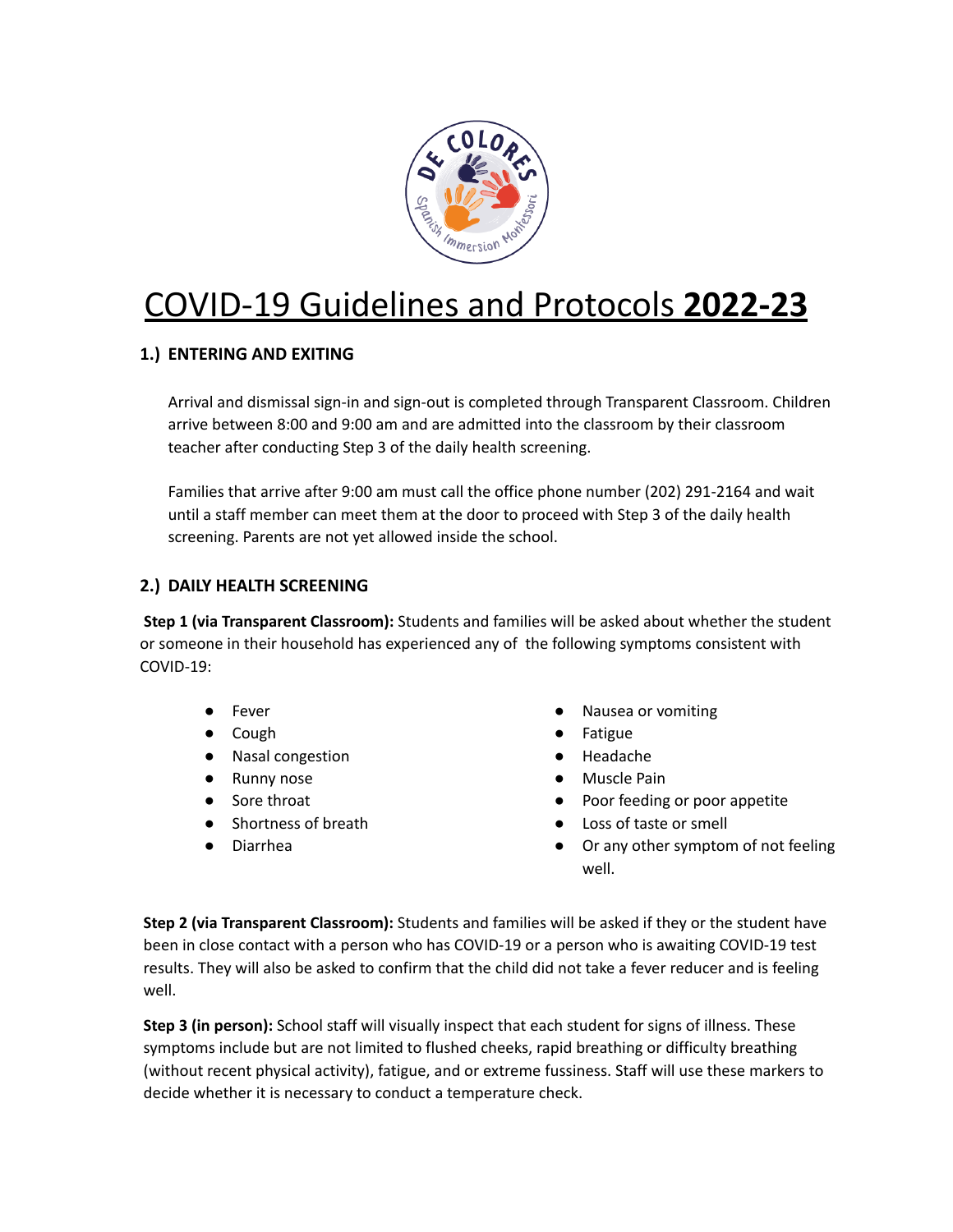**a. Any student meeting a "Yes" for any of the above "ASK, ASK, LOOK" criteria in the program's daily health screen will not be admitted. Families shall be instructed to call their health care provider to determine next steps. They will need to present a doctor's note certifying good health to be able to come back to school.**

#### **3.) NON-MEDICAL (CLOTH) FACE COVERINGS**

All adults must wear non-medical face coverings or face masks at all times while in the school building. We request that all adults dropping off children also wear face masks while on school premises.

#### **4.) HYGIENE**

#### **a. Hand Hygiene**

- i. De Colores Staff will ensure handwashing strategies. Washing with soap and water for at least 20 seconds, especially after going to the bathroom; before eating; and after blowing of nose, coughing, or sneezing. If soap and water are not available and hands are not visibly dirty, an alcohol based hand sanitizer that contains at least 60 percent alcohol will be used.
- ii. Hand cleaning supplies will be readily available in classrooms, bathrooms, and offices. Sanitizing stations will be set up outside and entrances/exits of offices and classrooms.
- iii. Students will wash or sanitize their hands when both entering and exiting a classroom or between activities.

#### **b. School wide Hygiene**

- **i.** De Colores will ensure we always have adequate supplies (e.g., soap, paper towels, hand sanitizer, tissue) to support healthy hygiene practices.
- **ii.** Meals will be served individually plated.
- **iii.** Shared supplies will be removed. All students will be supplied with their own materials in designated and labeled bags or bins.
- **iv.** De Colores will increase air circulation only where safe and possible.
- **v.** De Colores will have tissues readily available in classrooms; request that students sneeze into their elbow if tissues are not available.
- **vi.** Staff and students will be encouraged to cover coughs and sneezes with a tissue. Used tissues should be thrown in the trash and hands washed immediately with soap and water for at least 20 seconds.
- **vii.** Sharing of items that are difficult to clean or disinfect will be discouraged.
- **viii.** De Colores will keep each student's belongings separated from others' and in individually labeled containers, cubbies, or areas.
- **ix.** Toys, including those used indoors and outdoors, must be frequently cleaned and sanitized throughout the day.
- **x.** Toys that have been in children's mouths or soiled by bodily secretions will be immediately set aside. These toys will be cleaned and sanitized by a staff member wearing gloves, before being used by another child.
- **xi.** De Colores will ensure adequate supplies to minimize sharing of high touch materials to the extent possible (e.g., assigning each student their own art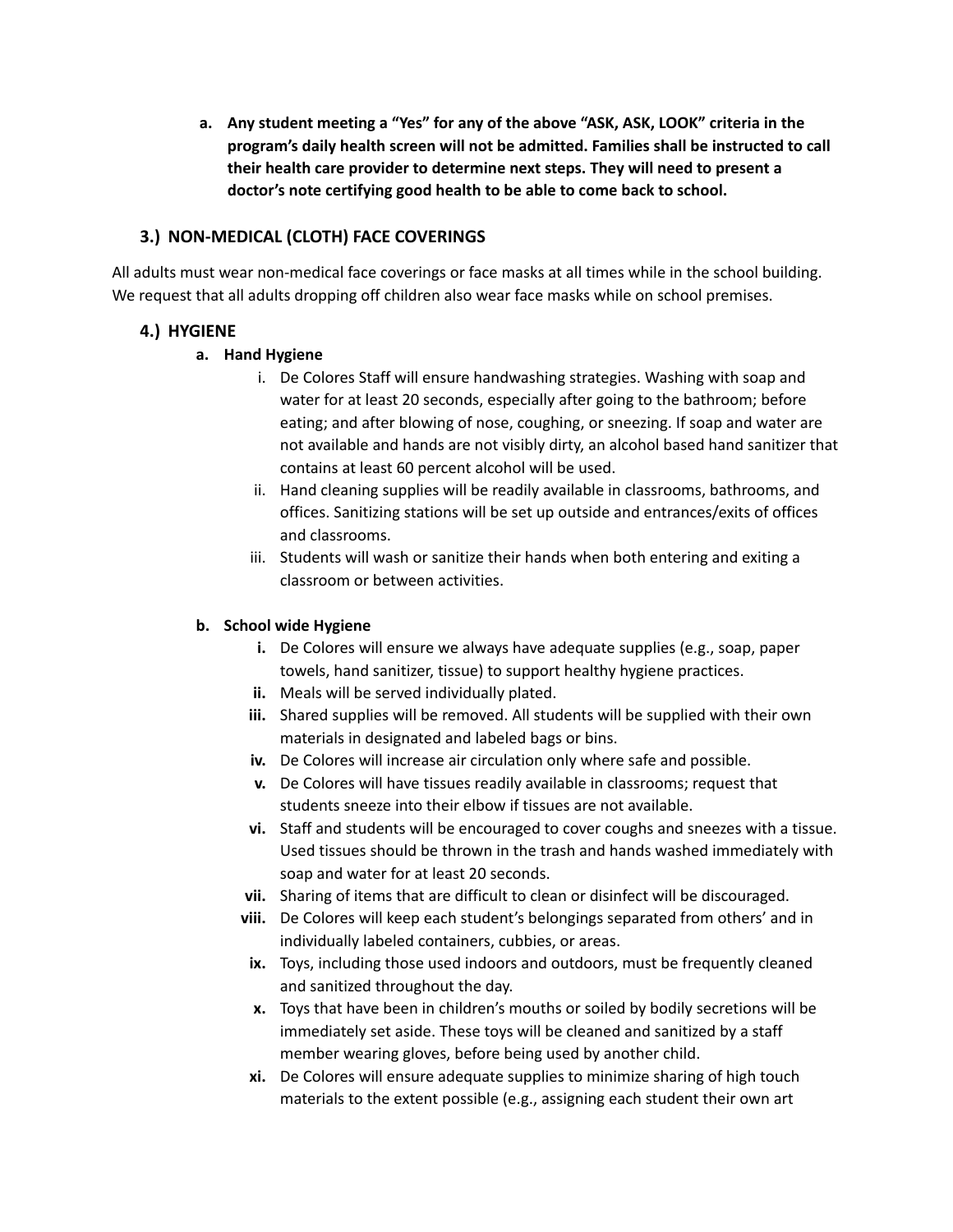supplies or equipment) or limit use of supplies and equipment by one group of children at a time and clean and disinfect between use (e.g. the chains or bank game).

- **xii.** Drinking fountains will be cleaned and sanitized, but staff and students will be encouraged to bring their own water to minimize use and touching of water fountains.
- **xiii.** Cleaning and Disinfecting: De Colores will regularly clean surfaces, toys and materials per District guidance on cleaning and [disinfecting](https://osse.dc.gov/sites/default/files/dc/sites/osse/page_content/attachments/COVID-19%20-%20Cleaning%20Guidance.pdf) and the [CDC's](https://www.cdc.gov/coronavirus/2019-ncov/community/reopen-guidance.html) updated guidance for childcare [providers](https://www.cdc.gov/coronavirus/2019-ncov/community/reopen-guidance.html).
- **xiv.** Emphasis will be placed on regular cleaning and disinfection of high-touch surfaces, including but not limited to door handles, chairs, light switches, elevator buttons, toilets, and faucets.
- xv. At the end of each day, all classrooms will be disinfected using an electrostatic sprayer.
- **5.) MEALS:** De Colores will serve catered meals following the physical (social) distancing and hygiene guidance.
	- **a.** Students must wash hands before and after eating, and may not share utensils, cups, or plates.
	- **b.** Staff must wash hands before and after preparing food, and after helping children to eat.
	- **c.** Tables and chairs must be cleaned and sanitized before and after the meal.
	- **d.** Food preparation materials which are part of the curriculum will not be shared between students. They will be placed in the dishwasher after first use and will not be available until it has been properly disinfected.
- **6.) EXCLUSION AND DISMISSAL CRITERIA:** De Colores will adhere to the below exclusion and dismissal criteria.
	- **a. Exclusion Criteria**: Students must stay home, or not be admitted, if:
		- **i.** The student has had a temperature of 100.0 degrees or higher or any of the symptoms listed above in the "Daily Health Screening" section of this guidance.
		- **ii.** Any member of their household is confirmed to have COVID-19.
		- **iii.** Any member of their household is awaiting COVID-19 test results as a result of possible contact with an infected person. Families awaiting test results done as a routine checkup can continue attending.
		- **iv.** Families should call their health care provider for further directions. If a student reports any of the above symptoms, or is confirmed to have COVID-19, the student **must not return to school until**:
			- **1.** 24 hours after the fever has resolved **without the use of fever-reducing medication** (e.g., Motrin, Tylenol) and respiratory symptoms have improved; AND
			- **2.** Per their health care provider or DC Health instructions. **A doctor's note will be required to be admitted back to school.** If any student has been in close contact with a person who is positive for COVID-19, then the student must not enter the facility until cleared by their healthcare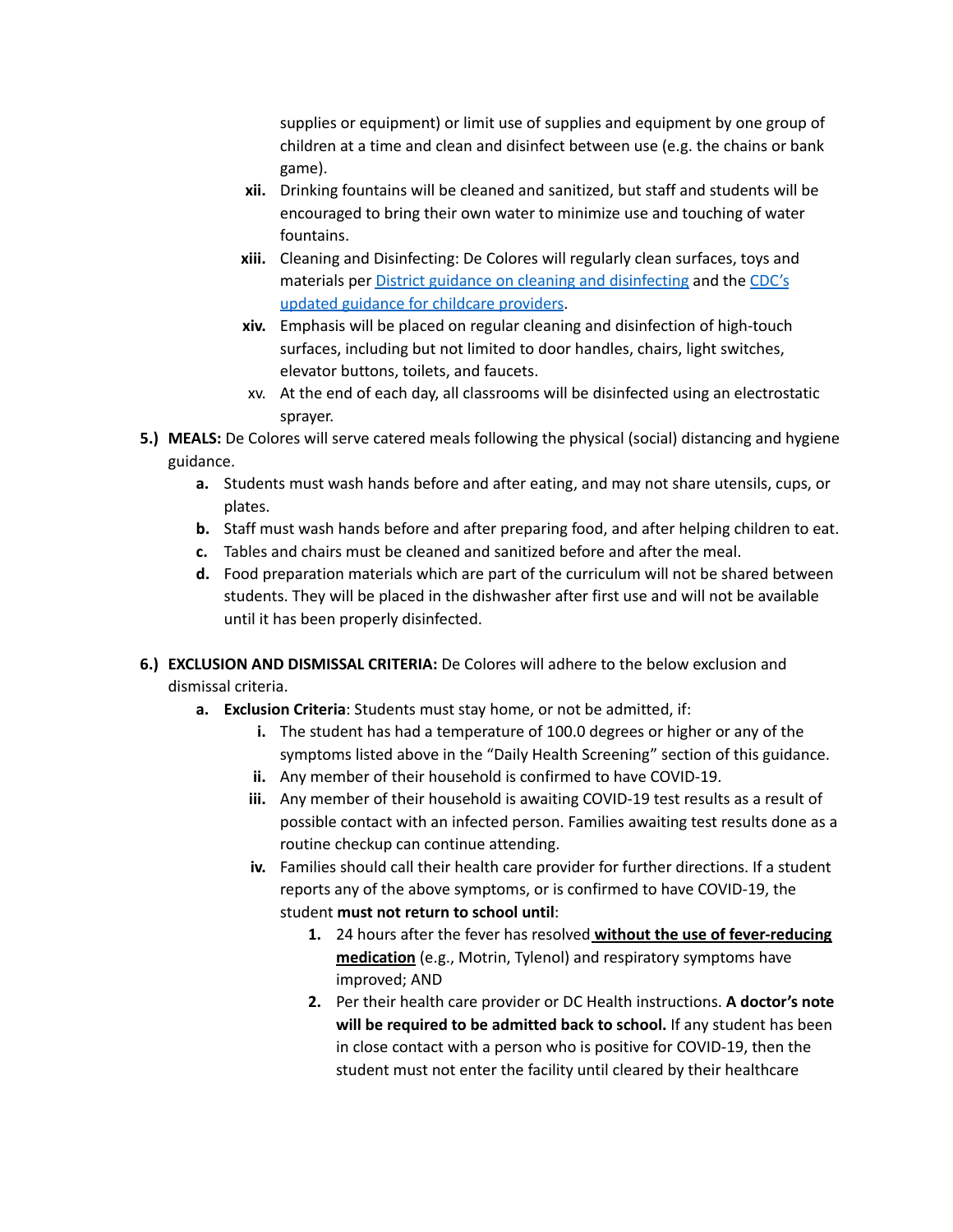provider or have completed their quarantine period without becoming symptomatic or diagnosed with COVID-19.

- **3.** For students that become ill at school, De Colores will immediately isolate the student from other students, notify the student's parent/guardian of the symptoms and that the student needs to be picked up as soon as possible, and immediately follow cleaning and disinfecting procedures for any area and materials with which the student was in contact.
- **4.** If a Staff Member Must Take a Student's Temperature: they will do so safely, including with the use of barrier protection or Personal Protective follow CDC guidelines [Equipment](https://www.cdc.gov/coronavirus/2019-ncov/downloads/A_FS_HCP_COVID19_PPE_11x17.pdf) (PPE) EXPOSURE.

#### 7.) **REPORTING, NOTIFICATIONS, & DISINFECTION**

To ensure a clear and efficient process for communication the Executive Director Florencia del Villar will be the COVID-19 point of contact (POC). Ms. del Villar will be responsible for ensuring the below steps are followed in the event of a confirmed case of COVID-19.

- a. **Step 1**: In the event that a child or child's family member/close contact has tested COVID-19 positive they should contact Florencia del Villar at (202) 297-8846, their health care providers and DC Health. De Colores will then notify DC Health by emailing [coronavirus@dc.gov](mailto:coronavirus@dc.gov)
- b. **Step 2**: Communication to Families and Staff: De Colores will have protocols in place that protect the privacy of individuals and alert their families and staff to a COVID-19 case. Communication is to be completed, per DC Health directive and will include:
	- i. Notification to those staff and families of students in close contact with the individual and will state the the most up to date policies as stipulated by OSSE and DC Health
	- ii. Notification to the entire program that there was a COVID-19 positive case, those impacted have been told to quarantine, and all areas that the individual was in contact with will be cleaned, sanitized, and disinfected.
- c. **Step 3**: Cleaning, Sanitization, and Disinfection of Affected Spaces. In the event of a confirmed COVID-19 case, De Colores will immediately close the room(s) the COVID-19 positive individual was in once all students in that group have exited the school and follow cleaning, [disinfection](https://www.cdc.gov/coronavirus/2019-ncov/community/disinfecting-building-facility.html) and sanitization guidance from the CDC
	- i. If seven days or fewer have passed since the person who is sick used the facility, follow these steps:
		- 1. Close off areas used by the person who is sick.
		- 2. Open outside doors and windows to increase air circulation in the area.
		- 3. Wait up to 24 hours or as long as possible before cleaning or disinfecting to allow respiratory droplets to settle.